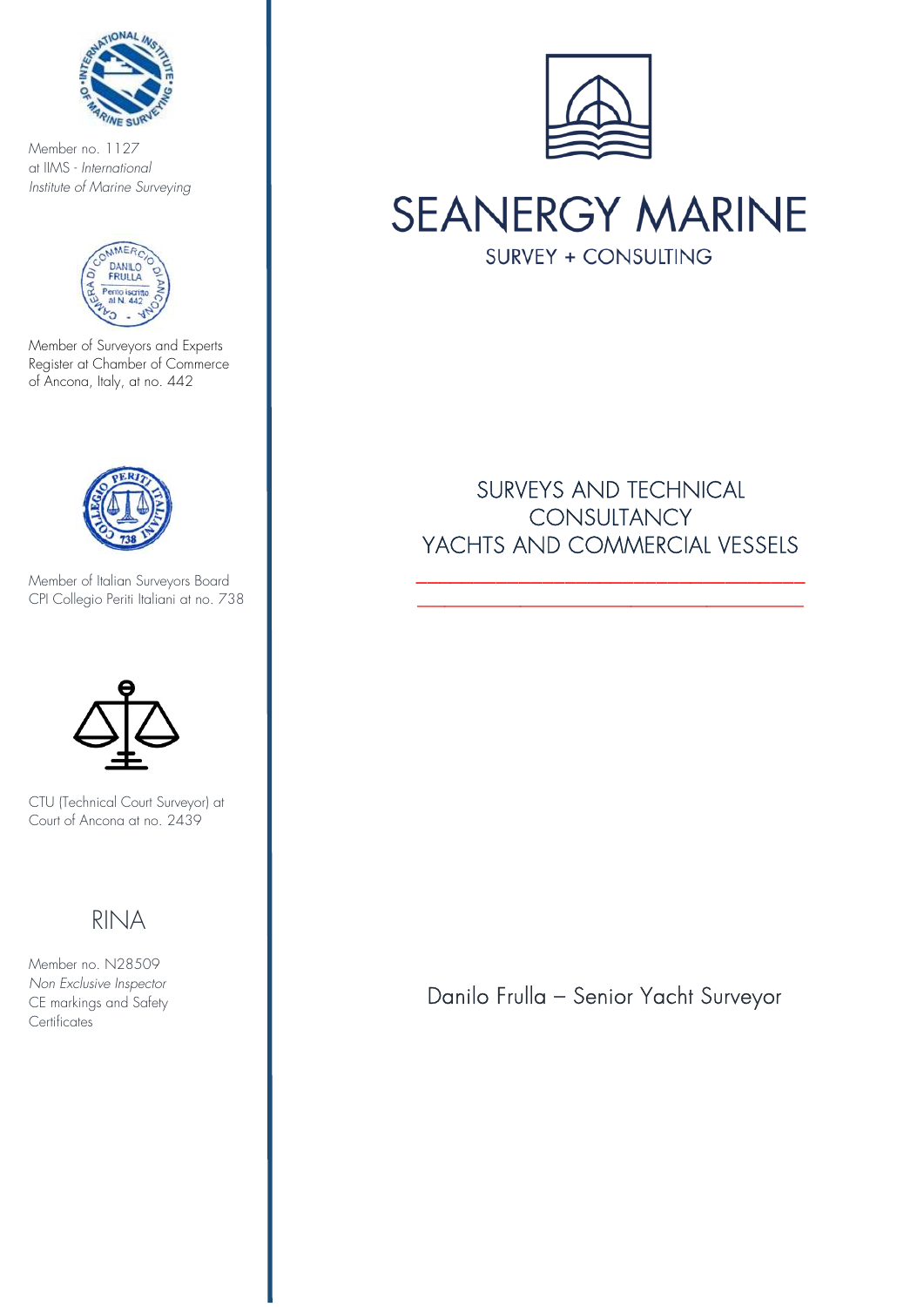



### DANILO FRULLA – SENIOR YACHT SURVEYOR \_\_\_\_\_\_\_\_\_\_\_\_\_\_\_\_\_\_\_\_\_\_\_\_\_\_\_\_\_\_\_\_\_\_\_\_\_\_\_\_\_\_\_\_\_\_



Seanergy Marine was founded in 2015 by Danilo Frulla after a long experience gained in more than 20 years in the construction, after-sales technical assistance, testing and legal technical support of leading brands in the yachting and the realization of over 1000 surveys carried out throughout the Mediterranean, including pre-purchase appraisals, underwriting appraisals and surveillance of new buildings. Seanergy Marine has its headquarters in one of the most important nautical areas in Italy in the Adriatic center among the cities of Ancona, Fano, Cattolica, Rimini and Ravenna.

Seanergy Marine also collaborates with a network of Inspectors and Correspondents distributed in strategic areas both in Italy, to grant coverage of the whole National territory, and abroad in the most important and renowned touristic harbours.

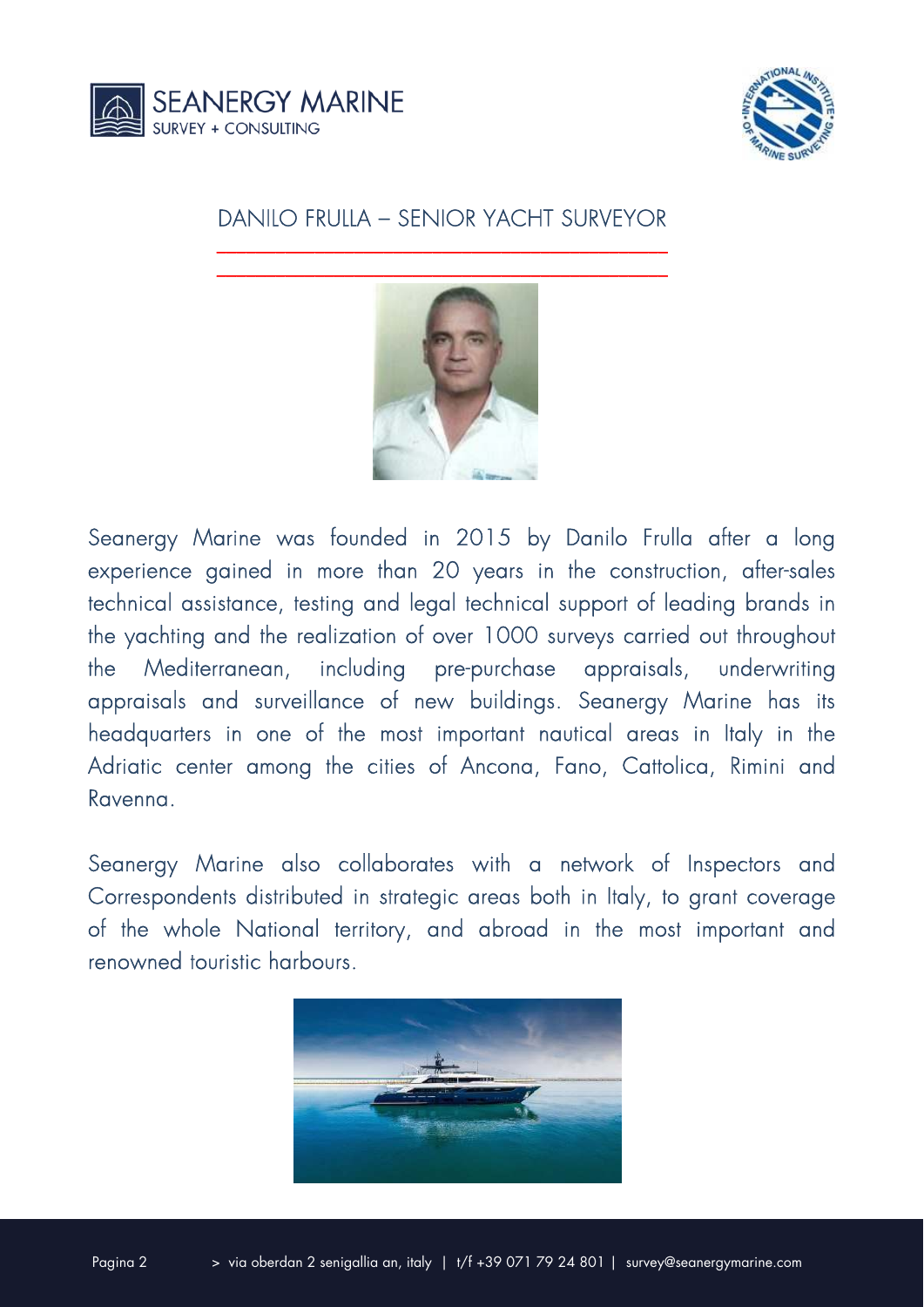



## **EDUCATION** \_\_\_\_\_\_\_\_\_\_\_\_

\_\_\_\_\_\_\_\_\_\_\_\_

- Degree in Naval Logistics and Operations Qualification for Naval Conduction
- Master in Maritime Activities and Operations at Regione Marche
- Company Master at Alma School Bologna University (Economics, Planning & Project Management, Technical English)
- Coating Inspection and Anti-corrosion Training Courses at Genoa University Engineering **Department**

## **CREDITS** \_\_\_\_\_\_\_\_\_\_\_\_\_\_\_\_\_\_\_\_

\_\_\_\_\_\_\_\_\_\_\_\_\_\_\_\_\_\_\_\_

- **Non Exclusive Inspector RINA** Registro Italiano Navale for CE markings and Safety *Certificates for yachts – member no. N28509 Approved HazMat Expert*
- *CTU (Technical Court Surveyor) at Court of Ancona member no. 2439*
- *IIMS International Institute of Marine Surveying member no.1127, with the following specialties: large yachts and small crafts, marine insurance claims and valuations*
- *CPI Collegio Periti Italiani (Italian Board of Surveyors) member no. 738*
- *Member of Surveyors and Experts Register at Chamber of Commerce of Ancona, Italy, member no. 442*

For further details and information about our services please see our website: www.seanergymarine.com/survey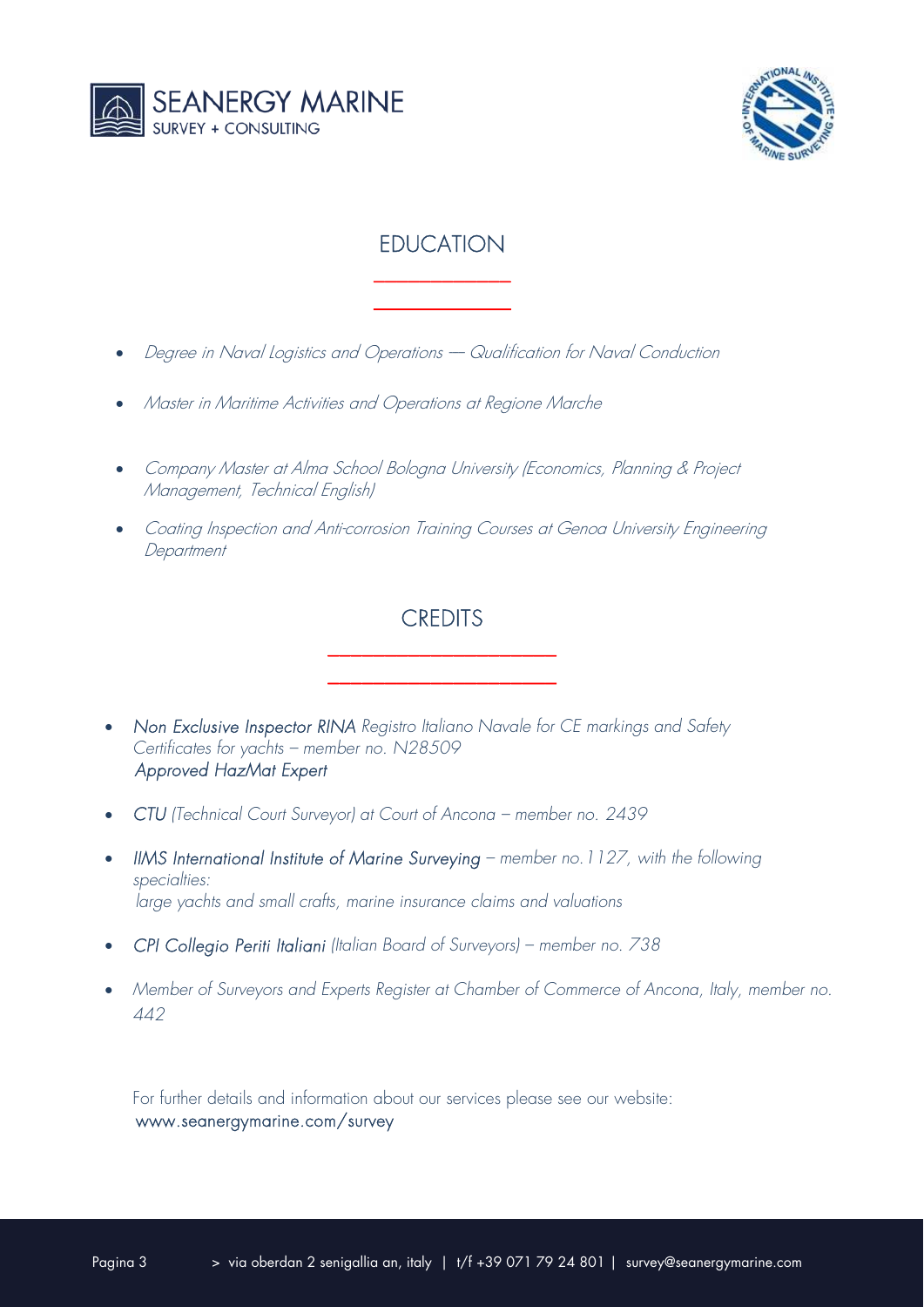



# SEANERGY MARINE TEAM

\_\_\_\_\_\_\_\_\_\_\_\_\_\_\_\_\_\_\_\_\_\_\_  $\overline{\phantom{a}}$  , where  $\overline{\phantom{a}}$  , where  $\overline{\phantom{a}}$  , where  $\overline{\phantom{a}}$ 

### Danilo Frulla

Senior Yacht Surveyor & Team Leader

#### Luigia La Pietra

Account Manager Logistic & Reporting Specialist 18 year experience in organization of technical services, logistics and Customer Management

### Albina Azizova

Operation Support **Specialist** Logistic Operation Support Insurance Claim Handler

### Engineer Matteo Dighero

Flying Inspector Naval Engineer

The team is also joined by certified collaborators and partners for the following additional types of services in the range offered:

- **✓***non-destructive analysis of hull thicknesses of composite materials and metal*
- **✓***analysis of lubricating oils, diesel, engine fluids, tank water*
- **✓***electro-chemical checks*
- **✓***analysis of vibrations and noise level reporting*
- **✓** *paint survey and inspections*
- **✓** *thermal imaging investigation*

**✓***check of damages and repairs to structures and fiberglass for sailing and motor boats/ships, engineering verification of carbon mast and*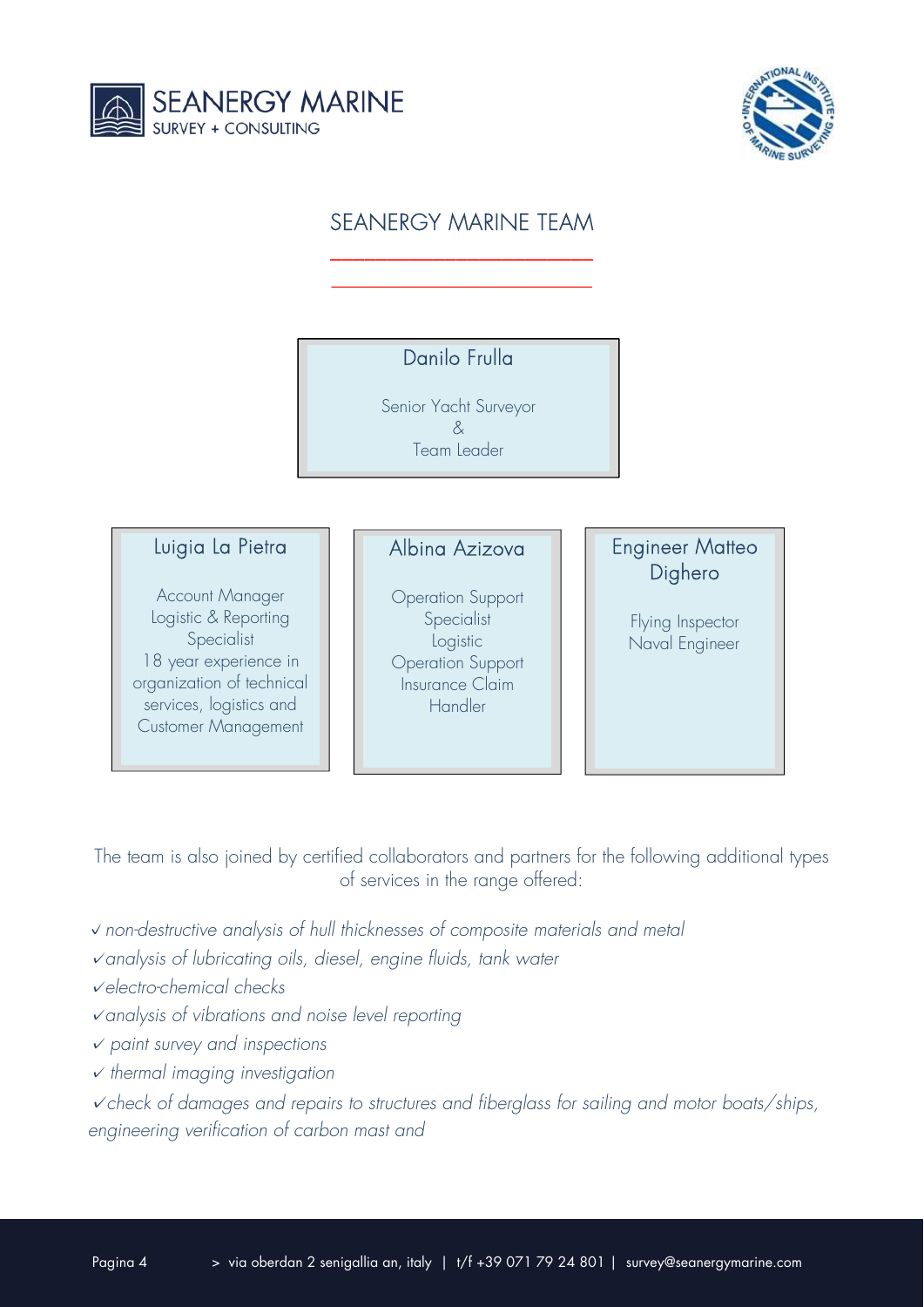



### **FLYING AND LOCAL INSPECTORS NETWORK**

Danilo Frulla is monthly present in all the production centers of the Italian shipbuilding industry in La Spezia and Viareggio to follow the new constructions as well as the production centers of Fano and Ancona; the presence in Sardinia is granted with same-day return flights from Bologna with very low connections costs. Here below the list of Inspectors and Correspondents of Seanergy Marine network:

 $\frac{1}{2}$  ,  $\frac{1}{2}$  ,  $\frac{1}{2}$  ,  $\frac{1}{2}$  ,  $\frac{1}{2}$  ,  $\frac{1}{2}$  ,  $\frac{1}{2}$  ,  $\frac{1}{2}$  ,  $\frac{1}{2}$  ,  $\frac{1}{2}$  ,  $\frac{1}{2}$  ,  $\frac{1}{2}$  ,  $\frac{1}{2}$  ,  $\frac{1}{2}$  ,  $\frac{1}{2}$  ,  $\frac{1}{2}$  ,  $\frac{1}{2}$  ,  $\frac{1}{2}$  ,  $\frac{1$  $\frac{1}{2}$  ,  $\frac{1}{2}$  ,  $\frac{1}{2}$  ,  $\frac{1}{2}$  ,  $\frac{1}{2}$  ,  $\frac{1}{2}$  ,  $\frac{1}{2}$  ,  $\frac{1}{2}$  ,  $\frac{1}{2}$  ,  $\frac{1}{2}$  ,  $\frac{1}{2}$  ,  $\frac{1}{2}$  ,  $\frac{1}{2}$  ,  $\frac{1}{2}$  ,  $\frac{1}{2}$  ,  $\frac{1}{2}$  ,  $\frac{1}{2}$  ,  $\frac{1}{2}$  ,  $\frac{1$ 

| <b>ITALY</b> |                 |
|--------------|-----------------|
| 2 Inspectors | Ancona/Marche   |
| 4 Inspectors | Napoli/Campania |
| 3 Inspectors | Olbia/Sardinia  |
| 1 Inspector  | Calabria        |
| 1 Inspector  | Tuscany         |
| 1 Inspector  | La Spezia       |
| 1 Inspector  | Savona          |
| 1 Inspector  | Rome            |
| $\sqrt{2}$   |                 |

#### ABROAD

| 1 Local Inspector                 | Cote d'Azur/France |
|-----------------------------------|--------------------|
| 1 Local Inspector                 | Greece             |
| 1 Local Inspector                 | Turkey             |
| 1 Local Inspector                 | Miami (Florida)    |
| Danilo Frulla (Flying Inspector)  |                    |
| Matteo Dighero (Flying Inspector) |                    |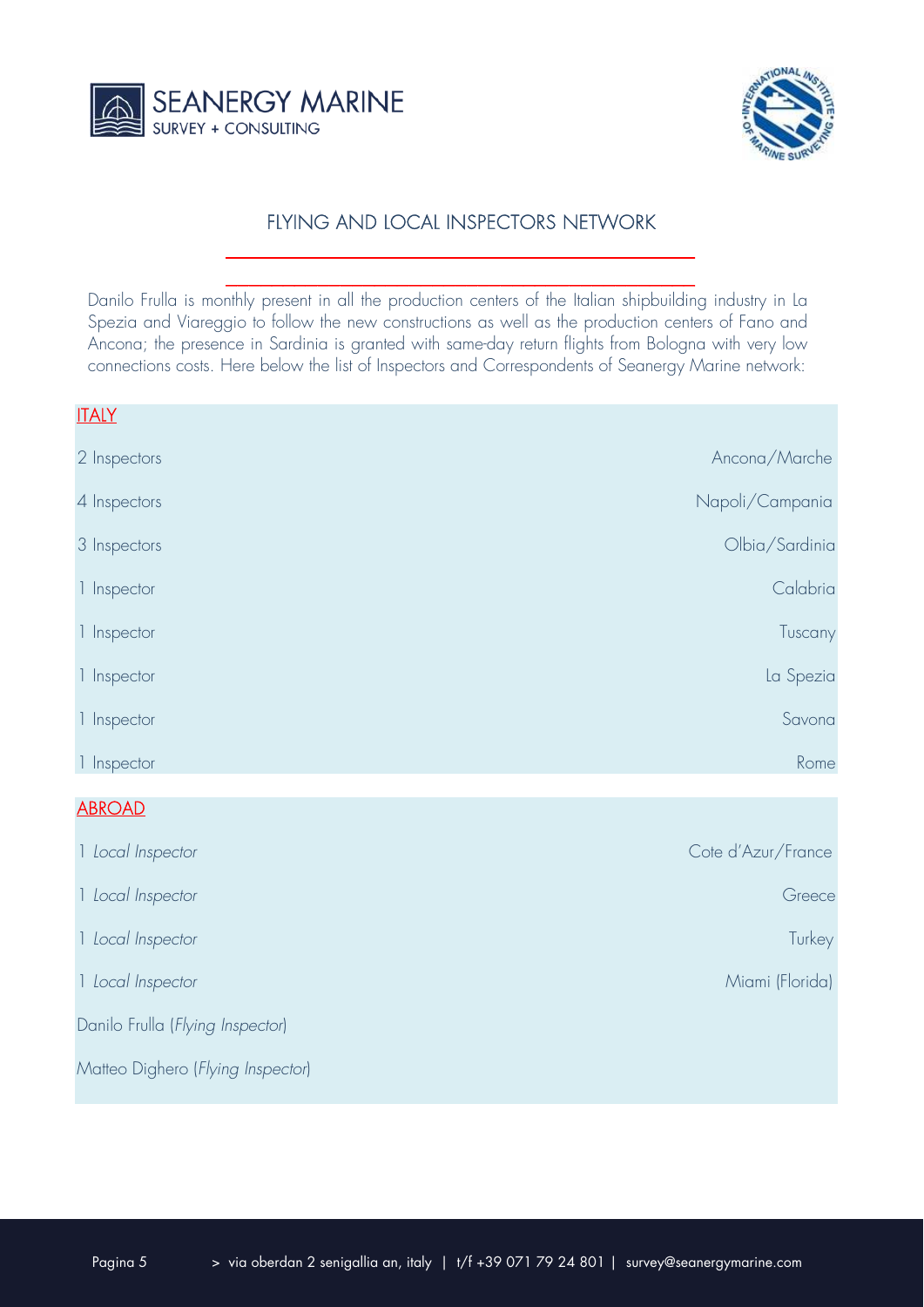



All the Inspectors listed above are used on site in case of requests for urgent or minor damage assessment, to ensure the immediacy of the intervention, but all the steps take place through the coordination and supervision of the Surveyor Danilo Frulla who carries out the considerations and assessments general information on the admissibility of the damage, casualty reports and subsequent on-site inspections.

### MAIN CUSTOMERS AND REFERENCES – BANKS AND INSURANCE COMPANIES \_\_\_\_\_\_\_\_\_\_\_\_\_\_\_\_\_\_\_\_\_\_\_\_\_\_\_\_\_\_\_\_\_\_\_\_\_\_\_\_\_\_\_\_\_\_\_\_\_\_\_\_\_\_

\_\_\_\_\_\_\_\_\_\_\_\_\_\_\_\_\_\_\_\_\_\_\_\_\_\_\_\_\_\_\_\_\_\_\_\_\_\_\_\_\_\_\_\_\_\_\_\_\_\_\_\_\_\_

#### **GENERALI**

#### SIATASS GRUPPO UNIPOL

Reference: Mr. Raimondo Marco, tel. +39 0105546221, mail mraimondo@siatass.com

#### AXA ASSICURAZIONI CORPORATE SOLUTIONS

Reference: Mrs Daniela D'Alessandro, tel. +39 0105331593, mail daniela.dalessandro@axaxl.com

#### **GROUPAMA**

Reference: Mrs Federica Preti, tel. +39 0200663009, mail federica.preti@groupama.it

#### AIG

Reference: Mrs Emanuela Bassanelli, tel. +39 023690351, mail emanuela.bassanelli@aig.com Mrs Eva Lombardi, tel. +39 023690450, mail eva.lombardi@aig.com

#### VITTORIA ASSICURAZIONI

Reference: Mr. Massimo Micheli, tel. +39 0248219729, mail m\_micheli@esterni.vittoriaassicurazioni.it

#### TUA/SATEC

Reference: Mr. Federico La Fauci, tel. +39 346 511 4680, mail federico.lafauci@satecgroup.eu

#### REALE MUTUA

Reference: Mrs Cristina Gallerani, tel. +39 0114312088, mail cristina.gallerani@realemutua.it

#### MPS LEASING & FACTORING

Reference: Mr. Andrea Malandrini, tel. +39 0577299037, mail andrea.malandrini@mpslf.it

#### INTESA SAN PAOLO – MEDIOCREDITO ITALIANO

Reference: Mr. Michele Lombardi, tel. +39 0554680490, mail michele.lombardi@intesasanpaolo.com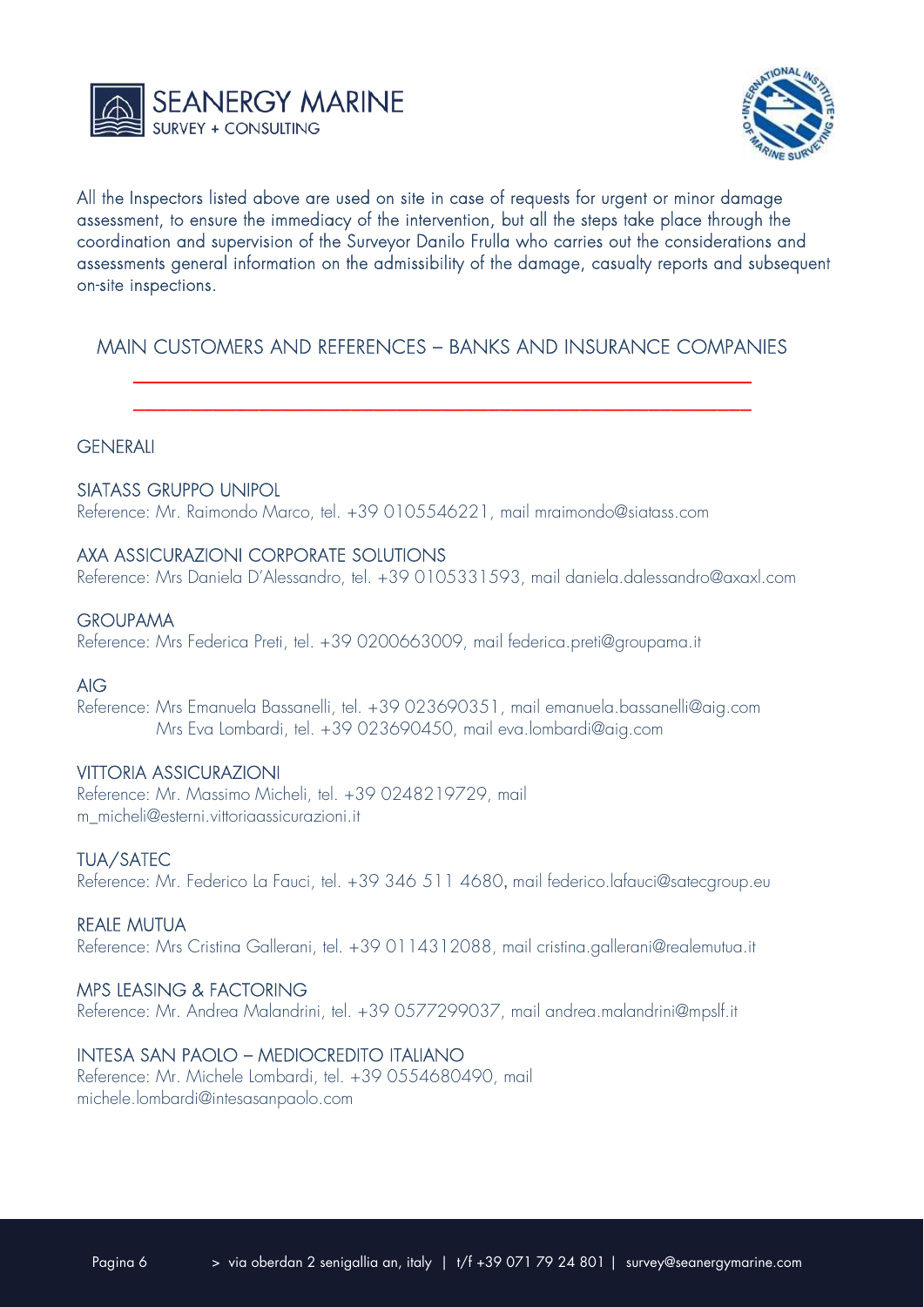



# MAIN REFERENCE WORKS AND PROJECTS \_\_\_\_\_\_\_\_\_\_\_\_\_\_\_\_\_\_\_\_\_\_\_\_\_\_\_\_\_\_\_\_\_\_\_

| MY CRN 62 mt. paint damage surveys                            |
|---------------------------------------------------------------|
| MY CRN Atlante 55 mt. paint damage survey                     |
| MY Mangusta 165                                               |
| MY Khalila 48 mt. transmission system and paint damage survey |
| MY Benetti 145 electric system damage survey                  |
| MY Navetta Custom Line 42 mt.                                 |
| MY Benetti Oasis 40 mt.                                       |
| 2 x MY Navetta Custom Line 37 mt.                             |
| MY Benetti 115 Fast                                           |
| MY Riva 110 Dolcevita                                         |
| 2 x MY Azimut 100                                             |
| 3 x MY Navetta Custom Line 33 mt.                             |
| 3 x MY Navetta Custom Line 30 mt.                             |
| MY Benetti Delfino 95'                                        |
| MY Ferretti 920'                                              |
| 3 x MY Custom Line 28 mt.                                     |
| MY Azimut Grande 27 mt.                                       |
| MY Azimut Grande 25 mt.                                       |
| MY Riva 88 Folgore                                            |
| MY Canados 80'                                                |
| MY Riva Bahamas 76'                                           |
| 2 MY Sanlorenzo 76'                                           |
| MY Blue Game 60', 70' e 72' (surveys on prototypes)           |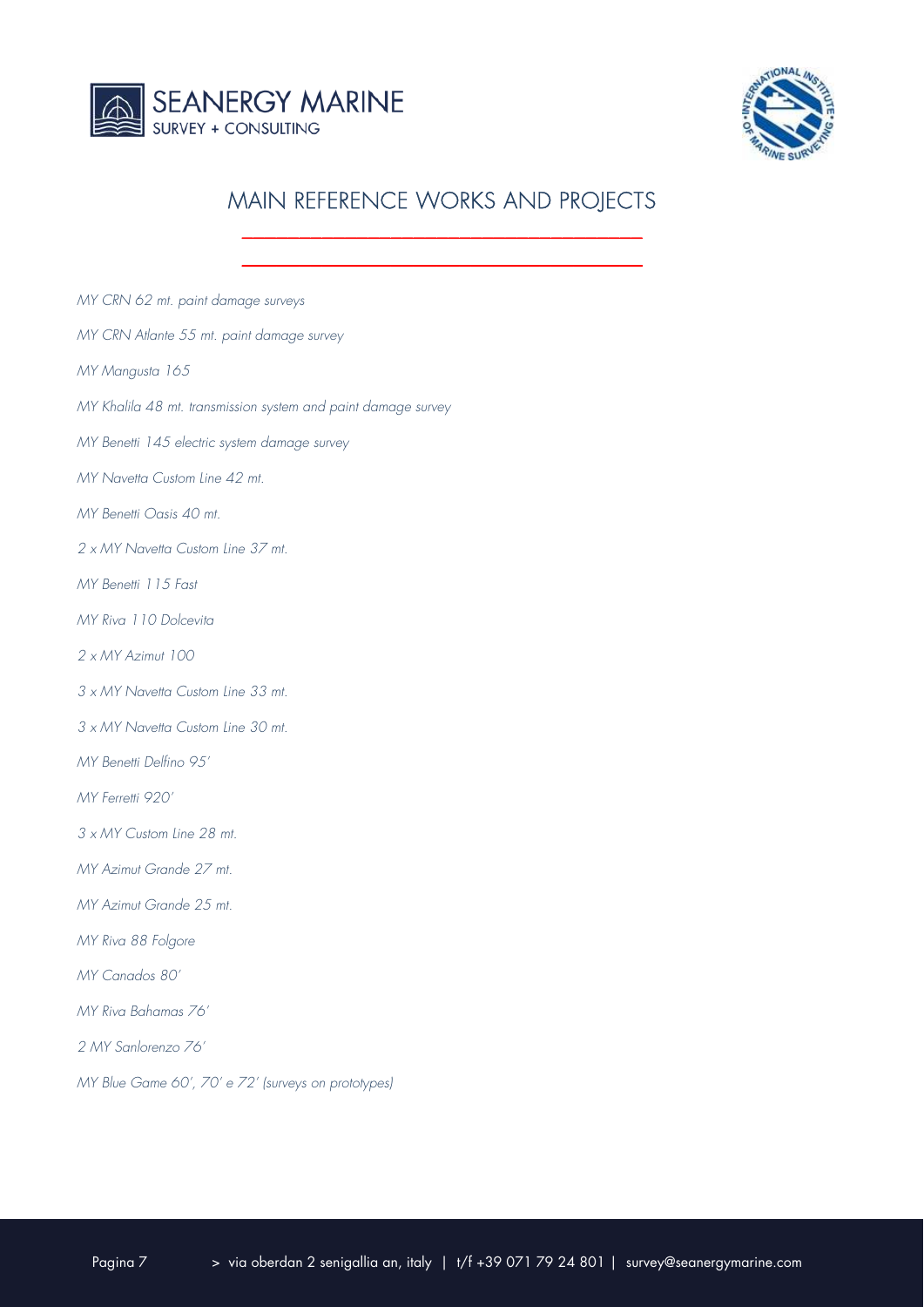



Seanergy Marine carries out about 200 surveys per year on vessels from 60 to 150 feet among prepurchase surveys, new construction surveys, testing and pre-delivery surveys, damage assessment and insurance claims: our main customers are National and International owners, foreign Yacht Management Companies, Italian and foreign dealers and the main Italian Banks and Insurance Companies.

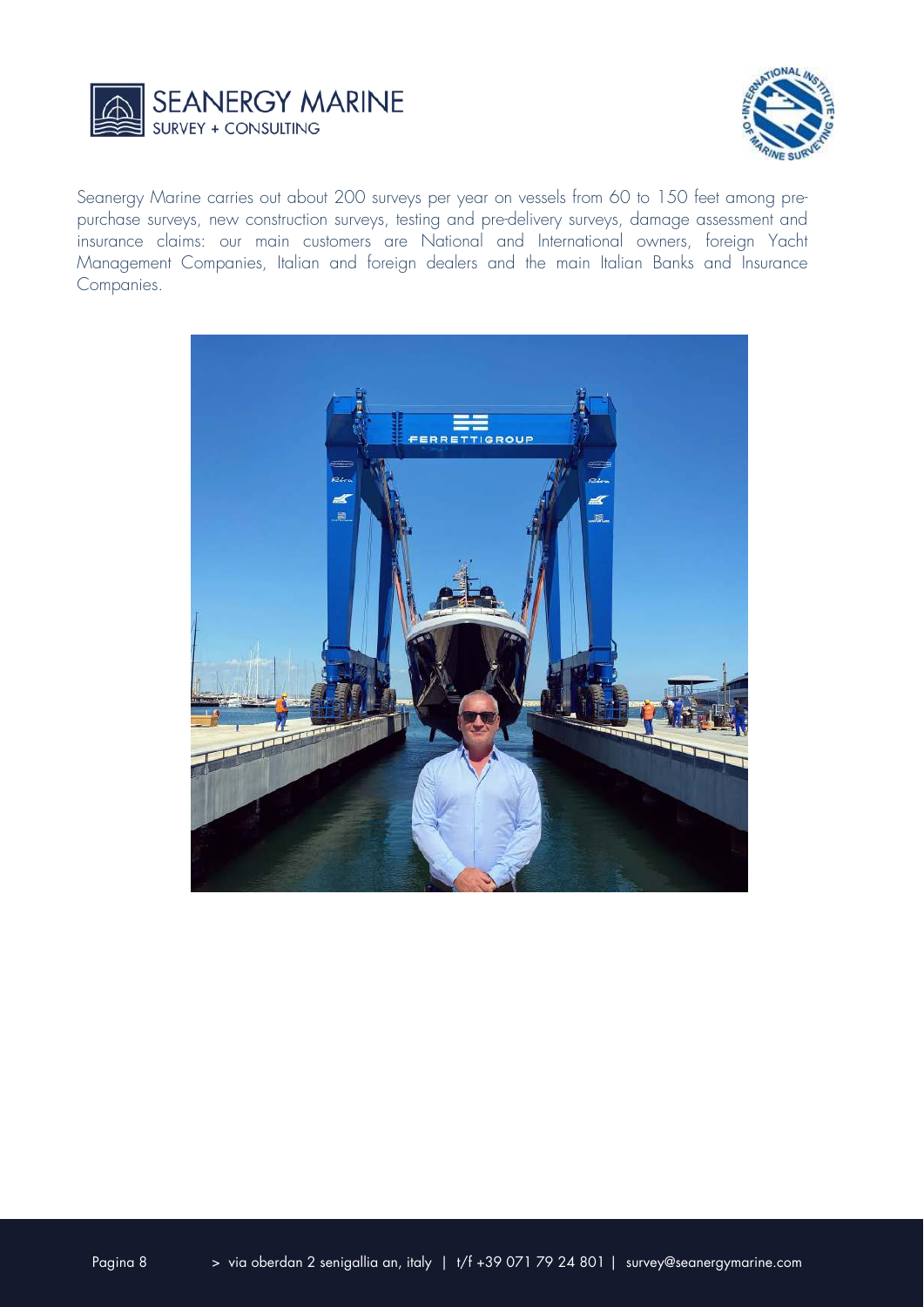



## PREVIOUS EXPERIENCES

\_\_\_\_\_\_\_\_\_\_\_\_\_\_\_\_\_\_\_\_\_ \_\_\_\_\_\_\_\_\_\_\_\_\_\_\_\_\_\_\_\_\_

From September 2011 to March 2015 - After Sales & Technical Service Director at Ferretti Group with Special Prosecutor's office for autonomous management with budget of after-sales area, *Warranty System* Management, guarantees settlement of Ferretti Group

Products guarantees management and settlement, and technical after-sales support.

Head of Warranty System Management made up of one office for each brand of the Group (Ferretti, Pershing, Custom Line, CRN, Riva, Apreamare), technical problem solving, Head of After-Sales Dept. about 45 people, Head of Service Network made up of about 150 authorized service points most of them personally created and trained, Head of Dealer Network made up of about 32 dealers

From September 2008 - After Sales & Technical Service Manager Pershing Spa & Itama Spa Ferretti Group

Start Up Manager for the first winterage and technical support shipyard owned by Ferretti Group at Torre Annunziata (Naples)

From January 2005 After Sales & Technical Service Manager Pershing Spa & Itama Spa Ferretti Group

From April 2001 After Sales & Technical Service Manager Pershing Spa Ferretti Group